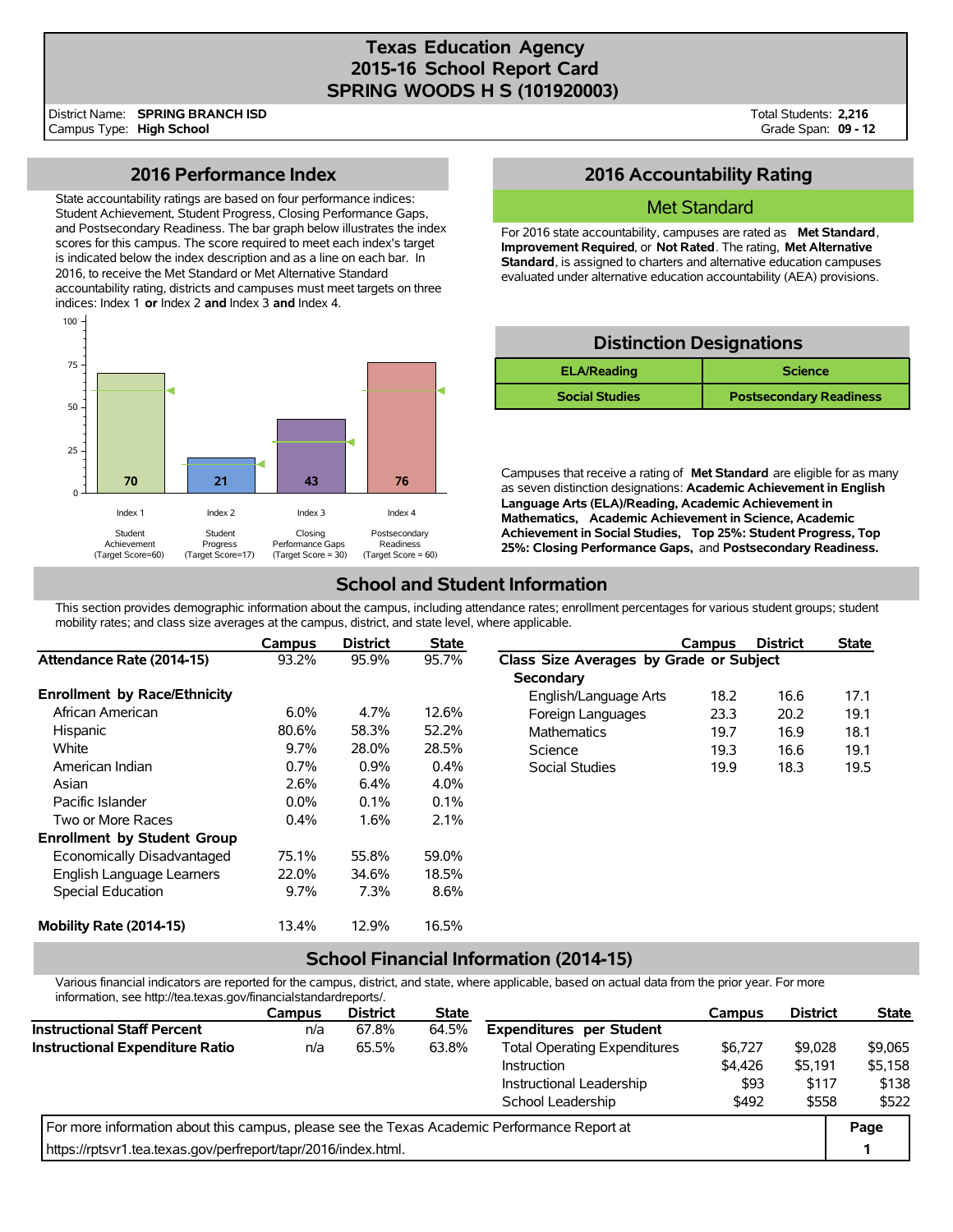#### **Texas Education Agency 2015-16 School Report Card**

#### **SPRING WOODS H S (101920003) SPRING BRANCH ISD**

|                                                                                     |      |              |     | All                        | African |                 |        | American       |        | <b>Pacific</b>  | Two or<br><b>More</b> | Econ          |
|-------------------------------------------------------------------------------------|------|--------------|-----|----------------------------|---------|-----------------|--------|----------------|--------|-----------------|-----------------------|---------------|
|                                                                                     |      | <b>State</b> |     | District Students American |         | <b>Hispanic</b> | White  | Indian         | Asian  | <b>Islander</b> | Races                 | <b>Disadv</b> |
| STAAR Percent at Level II Satisfactory Standard or Above (Sum of All Grades Tested) |      |              |     |                            |         |                 |        |                |        |                 |                       |               |
| All Subjects                                                                        | 2016 | 75%          | 72% | 70%                        | 72%     | 68%             | 87%    | $\ast$         | 88%    | $\overline{a}$  | 77%                   | 69%           |
| Reading                                                                             | 2016 | 73%          | 70% | 56%                        | 59%     | 54%             | 79%    | $\ast$         | 81%    |                 | $\ast$                | 54%           |
| <b>Mathematics</b>                                                                  | 2016 | 76%          | 73% | 70%                        | 74%     | 68%             | 83%    | $\ast$         | $\ast$ |                 | $\ast$                | 70%           |
| Science                                                                             | 2016 | 79%          | 79% | 89%                        | 80%     | 88%             | 96%    | $\ast$         | 100%   |                 | $\ast$                | 88%           |
| <b>Social Studies</b>                                                               | 2016 | 77%          | 78% | 92%                        | 97%     | 91%             | 98%    | $\ast$         | 93%    |                 | $\ast$                | 91%           |
| STAAR Percent at Postsecondary Readiness Standard (Sum of All Grades Tested)        |      |              |     |                            |         |                 |        |                |        |                 |                       |               |
| Two or More Subjects 2016                                                           |      | 45%          | 48% | 50%                        | 49%     | 45%             | 76%    |                | 85%    |                 | 71%                   | 45%           |
| Reading                                                                             | 2016 | 46%          | 48% | 40%                        | 42%     | 35%             | 68%    |                | 86%    |                 | $\ast$                | 35%           |
| <b>Mathematics</b>                                                                  | 2016 | 43%          | 46% | 29%                        | 24%     | 27%             | 50%    |                |        |                 | $\ast$                | 27%           |
| Science                                                                             | 2016 | 47%          | 52% | 61%                        | 41%     | 60%             | 82%    | $\blacksquare$ | 100%   |                 | $\ast$                | 58%           |
| Social Studies                                                                      | 2016 | 47%          | 53% | 70%                        | 70%     | 67%             | 88%    |                | 85%    |                 | $\ast$                | 66%           |
| STAAR Percent at Advanced Standard (Sum of All Grades Tested)                       |      |              |     |                            |         |                 |        |                |        |                 |                       |               |
| All Subjects                                                                        | 2016 | 18%          | 21% | 10%                        | 5%      | 8%              | 32%    | $\ast$         | 50%    |                 | $\ast$                | 8%            |
| Reading                                                                             | 2016 | 17%          | 20% | 4%                         | $\ast$  | 2%              | 15%    | $\ast$         | 42%    |                 | $\ast$                | 3%            |
| <b>Mathematics</b>                                                                  | 2016 | 19%          | 22% | 6%                         | $\ast$  | 5%              | 21%    |                |        |                 | $\ast$                | 6%            |
| Science                                                                             | 2016 | 16%          | 22% | 15%                        | $\ast$  | 12%             | 45%    | $\ast$         | 75%    |                 | $\ast$                | 11%           |
| Social Studies                                                                      | 2016 | 22%          | 29% | 28%                        | 20%     | 23%             | 58%    | $\ast$         | 50%    |                 | $\ast$                | 22%           |
| <b>STAAR Percent Met or Exceeded Progress</b>                                       |      |              |     |                            |         |                 |        |                |        |                 |                       |               |
| All Subjects                                                                        | 2016 | 62%          | 61% | 40%                        | $\ast$  | 38%             | $\ast$ | $\ast$         | $\ast$ |                 | $\ast$                | 39%           |
| Reading                                                                             | 2016 | 60%          | 60% | 43%                        | $\ast$  | 40%             | $\ast$ | $\ast$         | $\ast$ |                 | $\ast$                | 40%           |
| <b>Mathematics</b>                                                                  | 2016 | 63%          | 62% | 37%                        | $\ast$  | 36%             | $\ast$ | $\ast$         | $\ast$ |                 | $\ast$                | 37%           |
| <b>STAAR Percent Exceeded Progress</b>                                              |      |              |     |                            |         |                 |        |                |        |                 |                       |               |
| All Subjects                                                                        | 2016 | 17%          | 18% | 4%                         | ∗       | 4%              | $\ast$ | $\ast$         | $\ast$ |                 | $\ast$                | 4%            |
| Reading                                                                             | 2016 | 16%          | 17% | 1%                         | $\ast$  | 1%              | $\ast$ | $\ast$         | $\ast$ |                 | $\ast$                | 1%            |
| Mathematics                                                                         | 2016 | 17%          | 19% | 9%                         | $\ast$  | 9%              | $\ast$ | $\ast$         | $\ast$ |                 | $\ast$                | 9%            |
| <b>Students Success Initiative</b>                                                  |      |              |     |                            |         |                 |        |                |        |                 |                       |               |
| Grade 8                                                                             |      |              |     |                            |         |                 |        |                |        |                 |                       |               |
| STAAR Met Standard (Non-Proficient in Previous Year) Promoted to Grade 9            |      |              |     |                            |         |                 |        |                |        |                 |                       |               |
| Reading                                                                             | 2016 | 12%          | 17% | 17%                        | $\ast$  | 16%             | $\ast$ |                |        |                 |                       | 16%           |

For more information about this campus, please see the Texas Academic Performance Report at **Page** https://rptsvr1.tea.texas.gov/perfreport/tapr/2016/index.html. **2**

'?' Indicates that the data for this item were statistically improbable, or were reported outside a reasonable range. '-' Indicates zero observations reported for this group. '\*' Indicates results are masked due to small numbers to protect student confidentiality. Moreover the student of the student confidentiality.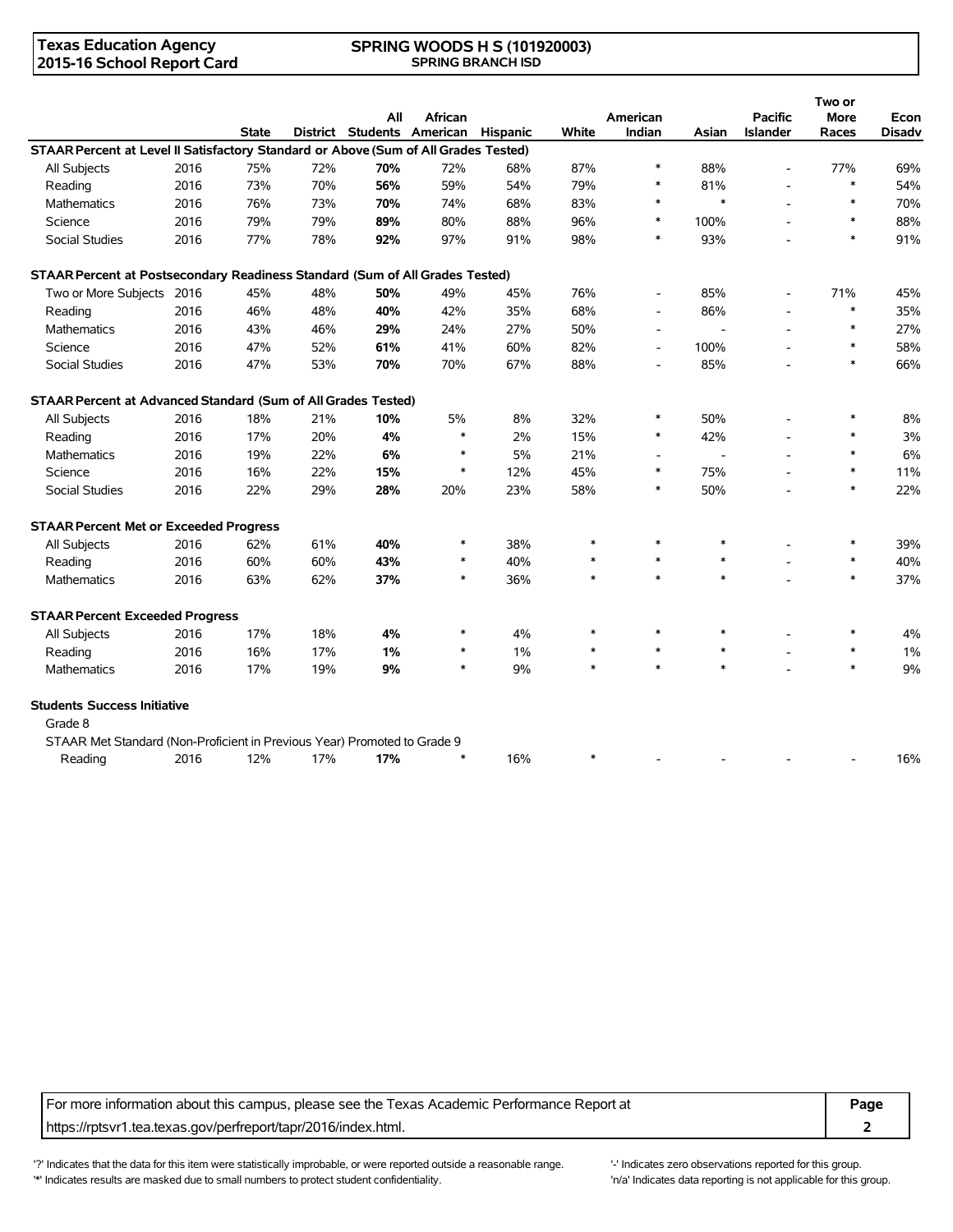| <b>Texas Education Agency</b><br>2015-16 School Report Card                                 |                | <b>SPRING WOODS H S (101920003)</b><br><b>SPRING BRANCH ISD</b> |                        |                     |                 |                |                    |            |                          |                                      |                       |
|---------------------------------------------------------------------------------------------|----------------|-----------------------------------------------------------------|------------------------|---------------------|-----------------|----------------|--------------------|------------|--------------------------|--------------------------------------|-----------------------|
|                                                                                             | <b>State</b>   | District                                                        | All<br><b>Students</b> | African<br>American | <b>Hispanic</b> | White          | American<br>Indian | Asian      | <b>Pacific</b>           | Two or<br><b>Islander More Races</b> | Econ<br><b>Disadv</b> |
| Annual Dropout Rate (Gr 9-12)                                                               |                |                                                                 |                        |                     |                 |                |                    |            |                          |                                      |                       |
| 2014-15                                                                                     | 2.1%           | 1.6%                                                            | 1.9%                   | 3.9%                | 1.9%            | 1.3%           | 3.6%               | 0.0%       | $\overline{\phantom{a}}$ | 0.0%                                 | 1.8%                  |
| 2013-14                                                                                     | 2.2%           | 2.2%                                                            | 4.0%                   | 5.5%                | 4.2%            | 0.8%           | 4.3%               | 1.6%       | $\overline{\phantom{0}}$ | 13.6%                                | 3.9%                  |
| 4-Year Longitudinal Rate (Gr 9-12)<br>Class of 2015                                         |                |                                                                 |                        |                     |                 |                |                    |            |                          |                                      |                       |
| Graduated                                                                                   | 89.0%          | 90.8%                                                           | 85.7%                  | 81.8%               | 85.0%           | 94.1%          | 85.7%              | 90.9%      | $\overline{\phantom{a}}$ | 71.4%                                | 84.6%                 |
| <b>Received GED</b>                                                                         | 0.6%           | 0.3%                                                            | 0.6%                   | 0.0%                | 0.3%            | 2.0%           | 0.0%               | 0.0%       | $\overline{\phantom{a}}$ | 14.3%                                | 0.5%                  |
| Continued HS                                                                                | 4.1%           | 2.5%                                                            | 3.5%                   | 0.0%                | 4.0%            | 2.0%           | 0.0%               | 9.1%       | $\overline{\phantom{a}}$ | 0.0%                                 | 3.8%                  |
| Dropped Out                                                                                 | 6.3%           | 6.4%                                                            | 10.2%                  | 18.2%               | 10.7%           | 2.0%           | 14.3%              | 0.0%       | $\overline{\phantom{a}}$ | 14.3%                                | 11.0%                 |
| Graduates and GED                                                                           | 89.6%          | 91.1%                                                           | 86.3%                  | 81.8%               | 85.3%           | 96.1%          | 85.7%              | 90.9%      | $\overline{a}$           | 85.7%                                | 85.2%                 |
| Grads, GED, & Cont                                                                          | 93.7%          | 93.6%                                                           | 89.8%                  | 81.8%               | 89.3%           | 98.0%          | 85.7%              | 100.0%     | $\overline{\phantom{a}}$ | 85.7%                                | 89.0%                 |
| Class of 2014                                                                               |                |                                                                 |                        |                     |                 |                |                    |            |                          |                                      |                       |
| Graduated                                                                                   | 88.3%          | 89.7%                                                           | 86.7%                  | 73.7%               | 86.1%           | 93.0%          | $\ast$             | 90.0%      | $\overline{\phantom{a}}$ | 85.7%                                | 87.1%                 |
| <b>Received GED</b>                                                                         | 0.8%           | 0.5%                                                            | 0.2%                   | 0.0%                | 0.3%            | 0.0%           | $\ast$             | 0.0%       | $\overline{\phantom{a}}$ | 0.0%                                 | 0.3%                  |
| Continued HS                                                                                | 4.3%           | 2.0%                                                            | 1.1%                   | 0.0%                | 1.1%            | 1.8%           | $\ast$             | 0.0%       | $\overline{\phantom{a}}$ | 0.0%                                 | 0.9%                  |
| Dropped Out                                                                                 | 6.6%           | 7.7%                                                            | 12.0%                  | 26.3%               | 12.5%           | 5.3%           | $\ast$             | 10.0%      | $\overline{\phantom{a}}$ | 14.3%                                | 11.7%                 |
| Graduates and GED                                                                           | 89.1%          | 90.3%                                                           | 86.9%                  | 73.7%               | 86.4%           | 93.0%          | $\ast$             | 90.0%      | $\overline{\phantom{a}}$ | 85.7%                                | 87.4%                 |
| Grads, GED, & Cont                                                                          | 93.4%          | 92.3%                                                           | 88.0%                  | 73.7%               | 87.5%           | 94.7%          | $\ast$             | 90.0%      | $\overline{\phantom{a}}$ | 85.7%                                | 88.3%                 |
| 5-Year Extended Longitudinal Rate (Gr 9-12)                                                 |                |                                                                 |                        |                     |                 |                |                    |            |                          |                                      |                       |
| Class of 2014                                                                               |                |                                                                 |                        |                     |                 |                |                    |            |                          |                                      |                       |
| Graduated                                                                                   | 90.4%          | 90.3%                                                           | 86.8%                  | 73.7%               | 86.2%           | 93.1%          | $\ast$             | 90.0%      | $\overline{\phantom{a}}$ | 85.7%                                | 87.2%                 |
| <b>Received GED</b>                                                                         | 1.0%           | 0.9%                                                            | 0.9%                   | 0.0%                | 1.1%            | 0.0%           | $\ast$             | 0.0%       | $\overline{\phantom{a}}$ | 0.0%                                 | 0.9%                  |
| Continued HS                                                                                | 1.3%           | 0.8%                                                            | 0.6%                   | 0.0%                | 0.6%            | 1.7%           | $\ast$             | 0.0%       | $\overline{\phantom{a}}$ | 0.0%                                 | 0.6%                  |
| Dropped Out                                                                                 | 7.2%           | 8.0%                                                            | 11.7%                  | 26.3%               | 12.1%           | 5.2%           | $\ast$             | 10.0%      | $\overline{\phantom{a}}$ | 14.3%                                | 11.4%                 |
| Graduates and GED                                                                           | 91.5%          | 91.2%                                                           | 87.6%                  | 73.7%               | 87.3%           | 93.1%          | $\ast$             | 90.0%      | $\overline{\phantom{a}}$ | 85.7%                                | 88.0%                 |
| Grads, GED, & Cont                                                                          | 92.8%          | 92.0%                                                           | 88.3%                  | 73.7%               | 87.9%           | 94.8%          | $\ast$             | 90.0%      | $\overline{\phantom{a}}$ | 85.7%                                | 88.6%                 |
| Class of 2013                                                                               |                |                                                                 |                        |                     |                 |                |                    |            |                          |                                      |                       |
| Graduated                                                                                   | 90.4%          | 91.8%                                                           | 90.2%                  | 91.7%               | 89.1%           | 94.1%          | $\ast$             | 100.0%     | $\ast$                   | $\ast$                               | 91.2%                 |
| <b>Received GED</b>                                                                         | 1.1%           | 0.5%                                                            | 0.2%                   | 0.0%                | 0.3%            | 0.0%           | $\ast$             | 0.0%       |                          | $\ast$                               | 0.3%                  |
| Continued HS                                                                                | 1.3%           | 1.0%                                                            | 0.2%                   | 0.0%                | 0.0%            | 2.0%           | $\ast$             | 0.0%       | $\ast$                   | $\ast$                               | 0.3%                  |
| Dropped Out                                                                                 | 7.2%           | 6.7%                                                            | 9.4%                   | 8.3%                | 10.6%           | 3.9%           | $\ast$             | 0.0%       |                          | $\ast$                               | 8.2%                  |
| Graduates and GED                                                                           | 91.5%          | 92.3%                                                           | 90.4%                  | 91.7%               | 89.4%           | 94.1%          | $\ast$             | 100.0%     |                          | $\ast$                               | 91.5%                 |
| Grads, GED, & Cont                                                                          | 92.8%          | 93.3%                                                           | 90.6%                  | 91.7%               | 89.4%           | 96.1%          |                    | 100.0%     |                          |                                      | 91.8%                 |
| RHSP/DAP Graduates (Longitudinal Rate)                                                      |                |                                                                 |                        |                     |                 |                |                    |            |                          |                                      |                       |
| Class of 2015                                                                               | 86.1%          | 93.0%                                                           | 89.1%                  | 85.0%               | 88.8%           | 90.0%          | 100.0%             | 100.0%     |                          |                                      | 88.1%                 |
| Class of 2014                                                                               | 85.5%          | 92.3%                                                           | 84.0%                  | 76.9%               | 82.5%           | 89.6%          | $\ast$             | 93.8%      | L,                       | 100.0%                               | 81.5%                 |
| RHSP/DAP/FHSP-E/FHSP-DLA Graduates (Longitudinal Rate)                                      |                |                                                                 |                        |                     |                 |                |                    |            |                          |                                      |                       |
| Class of 2015                                                                               | 84.1%          | 79.8%                                                           | 63.9%                  | 65.4%               | 60.4%           | 76.6%          | 83.3%              | 100.0%     |                          | 60.0%                                | 60.5%                 |
| <b>SAT/ACT Results</b>                                                                      |                |                                                                 |                        |                     |                 |                |                    |            |                          |                                      |                       |
| Tested                                                                                      |                |                                                                 |                        |                     |                 |                |                    |            |                          |                                      |                       |
| Class of 2015<br>Class of 2014                                                              | 68.3%<br>66.3% | 85.5%<br>78.9%                                                  | 73.1%<br>62.7%         | 74.1%<br>76.5%      | 69.1%<br>58.7%  | 85.4%<br>78.9% | 83.3%<br>∗         | ?<br>64.7% |                          | 100.0%<br>66.7%                      | 71.2%<br>60.5%        |
|                                                                                             |                |                                                                 |                        |                     |                 |                |                    |            |                          |                                      |                       |
| Average SAT Score                                                                           |                |                                                                 |                        |                     |                 |                |                    |            |                          |                                      |                       |
| Class of 2015                                                                               | 1394           | 1477                                                            | 1281                   | 1214                | 1245            | 1461           | 1136               | 1441       |                          |                                      | 1232                  |
| Class of 2014                                                                               | 1417           | 1535                                                            | 1335                   | 1228                | 1283            | 1483           | $\ast$             | 1577       |                          | $\ast$                               | 1277                  |
| Average ACT Score                                                                           |                |                                                                 |                        |                     |                 |                |                    |            |                          |                                      |                       |
| Class of 2015                                                                               | 20.6           | 23.0                                                            | 17.8                   | 19.2                | 17.0            | 20.3           | $\ast$             | 21.3       |                          | 21.6                                 | 16.9                  |
| Class of 2014                                                                               | 20.6           | 23.8                                                            | 19.8                   | $\ast$              | 18.6            | 22.7           | $\blacksquare$     | 24.6       |                          | $\ast$                               | 18.5                  |
| For more information about this campus, please see the Texas Academic Performance Report at |                |                                                                 |                        |                     |                 |                |                    |            |                          |                                      | Page                  |
| https://rptsvr1.tea.texas.gov/perfreport/tapr/2016/index.html.                              |                |                                                                 |                        |                     |                 |                |                    |            |                          |                                      | 3                     |
|                                                                                             |                |                                                                 |                        |                     |                 |                |                    |            |                          |                                      |                       |

'?' Indicates that the data for this item were statistically improbable, or were reported outside a reasonable range.<br>'\*' Indicates zero observations reported for this group.<br>'n/a' Indicates data reporting is not applicabl '\*' Indicates results are masked due to small numbers to protect student confidentiality.